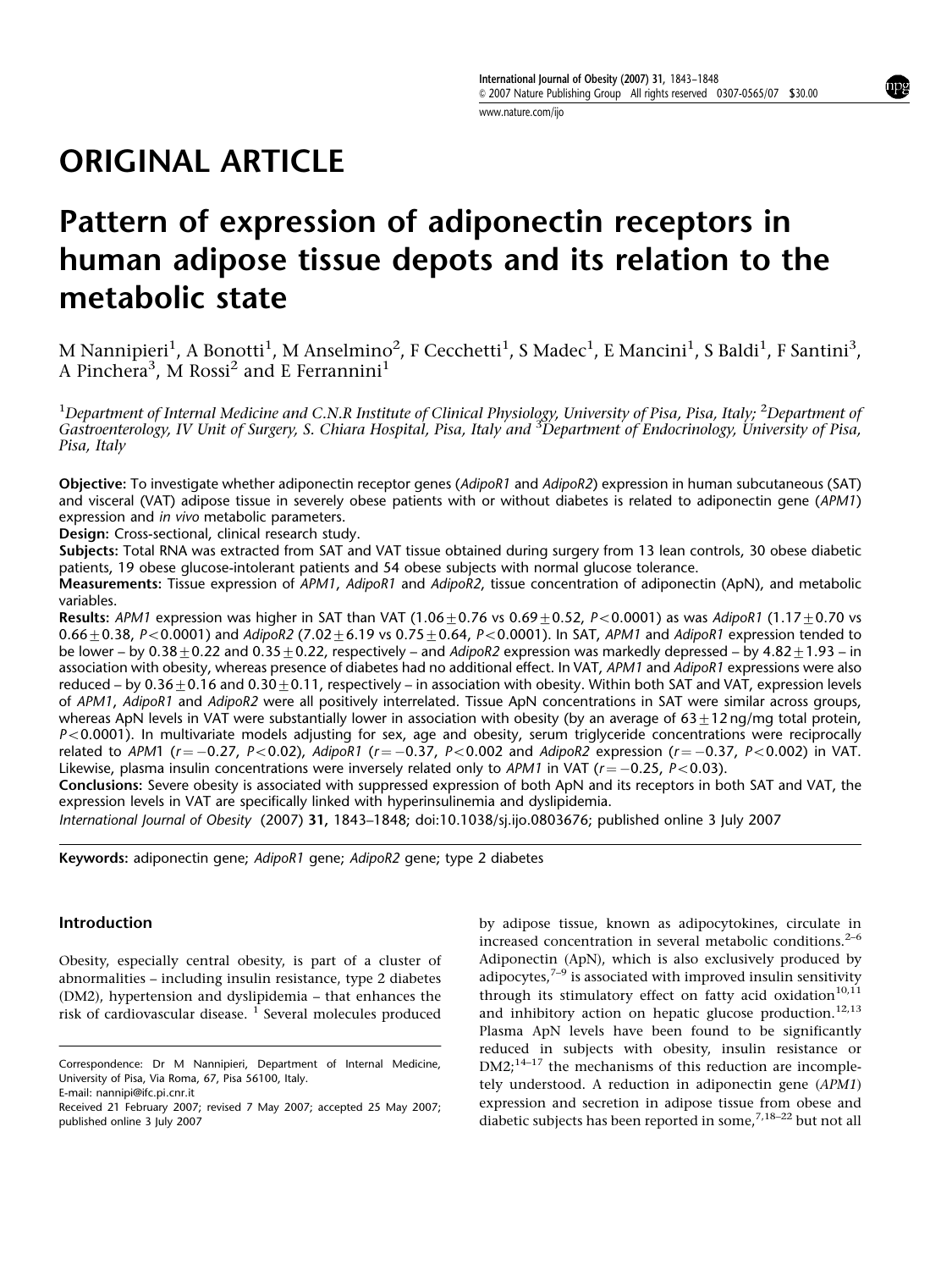studies.<sup>23</sup> Moreover, the role of omental vs subcutaneous adipose tissue (SAT) in ApN release and the relationship between the protein and its receptors in adipose tissue have not been fully investigated. Two adiponectin receptors (AdipoR1 and AdipoR2), G protein-coupled domains, have been identified and their genes (AdipoR1 and AdipoR2) have been recently cloned.<sup>24</sup> AdipoR1 appears to have a high affinity for globular and a low affinity for full-length ApN, whereas AdipoR2 has intermediate affinity for both ApN isoforms. AdipoR1 has been reported to be more expressed in skeletal muscle, AdipoR2 in the liver.<sup>24</sup> Both receptors are reputed to mediate ApN effects on adenosine monophosphate kinase (AMPK), peroxisome proliferator-activated receptor-a ligands activities, fatty oxidation and glucose uptake.<sup>15,25–27</sup> Recently, Fasshauer et al.<sup>28</sup> have demonstrated the presence of both receptors in an adipocyte cell line, and Rasmussen et al.<sup>29</sup> have found that AdipoR1 expression is reduced in adipose tissue of obese subjects.

The present study was undertaken to assess the separate role of obesity and DM2 in the expression of the APM1 and both its receptors in visceral adipose tissue (VAT) and SAT and to explore the relationships between these expression levels and metabolic traits.

### Subjects and methods

#### Subjects and study design

The study involved 103 severely obese subjects undergoing bariatric surgery; 13 non-obese subjects undergoing elective abdominal surgery (cholecystectomy) served as the control group. All subjects gave informed, written consent, and the protocol was approved by the local Ethical Committee. The obese subjects were subgrouped according to their glucose tolerance status (as determined by a standard 75-g oral glucose tolerance test (OGTT) or a previous diagnosis of DM2): 54 subjects had normal glucose tolerance status (Obese-NGT), 19 had impaired glucose tolerance (Obese-IGT) and 30 had DM2 (Obese-DM2). All patients were asked to attend our Unit for the metabolic study 2 weeks before surgery. All subjects were instructed not to exercise for 48 h before the metabolic study or surgery. For the metabolic study, all subjects were examined in the morning after an overnight (12–14 h) fast. Peripheral blood samples were obtained for determination of lipid profile, glucose, insulin and ApN concentrations. Then a 75-g OGTT was performed, with sampling every 15 min within the first hour and every 30 min for the following 2h, for measurement of plasma glucose and insulin. IGT and diabetes were classified according to the American diabetes association (ADA) criteria.<sup>30</sup> Thus, IGT was classified as a fasting plasma glucose concentrations  $\langle 7.0 \text{ mmol/l} \rangle$  and 2-h plasma glucose between 7.8 and 11.1 mmol/l. Diabetes was classified as a fasting glucose  $\geq 7.0$  mmol/l or 2-h glucose  $>11.1$  mmol/l. Diabetic subjects who were not taking insulin were considered to have DM2; insulin-taking diabetic subjects whose age of onset was  $\geq 40$  years or whose body mass index (BMI) was  $>$  30 kg/m<sup>2</sup> were also considered to have DM2. The remaining insulin-taking diabetic subjects were considered to have type 1 diabetes or to be unclassifiable, and were excluded from the study.

Anthropometric measurements, height, weight, waist and hip circumferences, and systolic and diastolic blood pressure, were measured as described elsewhere.<sup>31</sup> BMI was calculated as weight divided by height squared, and used as an index of overall adiposity. Subjects with a history of alcohol overconsumption, end-stage renal disease, cardiac failure, hepatitis virus B (HBV) or hepatitis virus C (HCV) chronic hepatitis were excluded.

Plasma glucose concentration was measured on a Beckman Glucose Analyzer 2 (Beckman, Fullerton, CA, USA). Fasting concentrations of serum total cholesterol low-density lipoprotein cholesterol, high-density lipoprotein cholesterol and triglycerides were determined as described elsewhere (Synchron CX4, Beckman Instruments Inc., Brea, CA, USA). Plasma insulin was measured by radioimmunoassay (Linco Research, St Charles, MO, USA) and ApN by enzyme-linked immunosorbent assay (ELISA) (Linco Research).

#### Adipose tissue biopsies

SAT and VAT fat depots  $(1-2g)$  were collected during abdominal surgery in RNA-Later and stored at  $-20^{\circ}$ C for total RNA extraction. In a subgroup of 20 Obese-NGT, six Obese-IGT, 11 Obese-DM2 and 10 controls, an additional 300-mg adipose tissue specimen from both SAT and VAT was collected and immediately transported in sterile containers to the laboratory (30 min after removal).

#### Total RNA isolation and cDNA preparation

The adipose tissue was cut into pieces of 600 mg, and after removing RNA-Later, total RNA was isolated using a mixed protocol: Trizol and RNeasy Midi Kit (Qiagen, Hilden, Germany) in order to obtain a larger amount of purified RNA. RNA was quantified by measuring absorbance at 260 and 280 nm. RNA integrity was then checked by visual inspection of the two ribosomal RNAs, 18S and 28S, on 1% agarose gel. Average yields of total RNA were  $20 \pm 1 \mu$ g/g of adipose tissue. Isolated RNA was stored at  $-80^{\circ}$ C until quantification of the target mRNAs. For first-strand cDNA synthesis,  $1 \mu$ g total RNA was reverse-transcribed in a  $20 \mu$ l volume using random hexamers as primers, according to the manufacturer's instructions (First strand cDNA Synthesis Kit for RT-PCR, AMV, Roche, Indianapolis, IN, USA).

### Relative quantification of APM1, AdipoR1, AdipoR2 gene expression

Relative quantification of the mRNAs was performed by realtime PCR using a Light-Cycler instrument (Roche Diagnostics,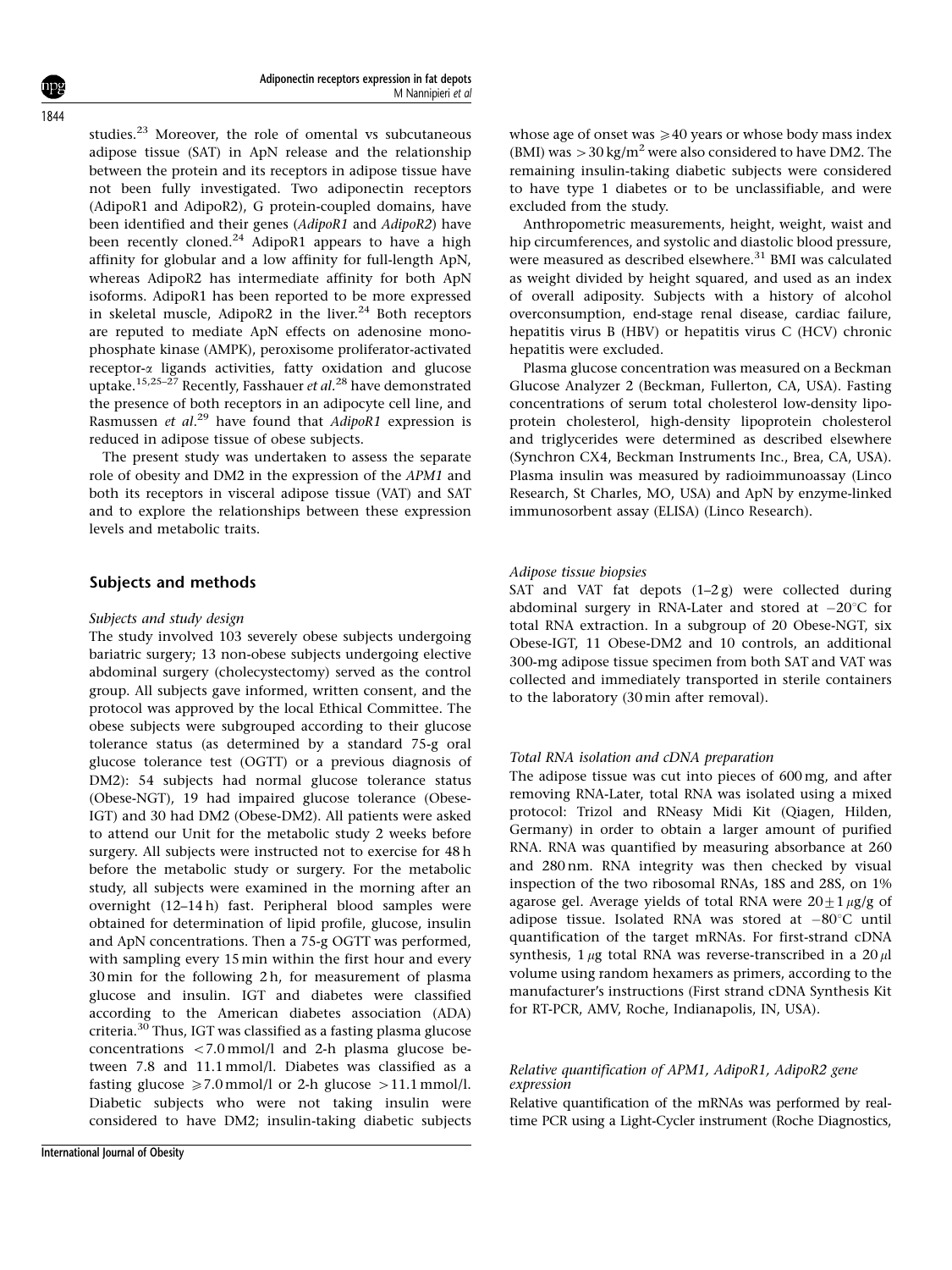Mannheim, Germany). Gene-specific primers for the target genes (APM1: forward 5'-TGGTGAGAAGGGTGAGAA-3' and reverse 5'-AGATCTTGGTAAAGCGAATG-3', 221 bp; AdipoR1: forward 5'-TTCTTCCTCATGGCTGTGATGT-3', reverse 5'-AA GAAGCGCTCAGG-AATTCG-3', 71 bp; AdipoR2: forward 5-'CCACCACCTTGCTTCATCTA-3', reverse 5'-GATACTGAGGG GTGGCAAAC-3', 97 bp) and the reference gene (hypoxantinephosphorybosyl-transferase, HPRT: forward 5'-TGCTGACCT GCTGGATTACAT-3', reverse 5'TTGCGACCTTG-ACCATCTTT-3', 260 bp) were designed in our laboratory. HPRT mRNA was used for sample normalization. cDNA  $(1 \mu l)$  was brought to a final volume of  $20 \mu l$  in a glass capillary containing  $1 \times$ LightCycler-FastStar DNA Master SYBR Green I mix (Roche Diagnostics), 4.5 mM MgCl<sub>2</sub> and  $0.3 \mu$ M of primers (Proligo, Paris, France) for APM1, AdipoR1 and AdipoR2 and  $0.5 \mu M$  for HPRT. PCR was performed with 10min of initial denaturation and then 40 cycles with 10s at 95 $\degree$ C (denaturation), 7s at 58 $\degree$ C (annealing) and 13 s at 72 $^{\circ}$ C (extension). The last cycle at 40 $^{\circ}$ C for 15 s. Fluorescent data were acquired at the end of each extension phase. After amplification, a melting curve analysis from 65 to 95 $\degree$ C with heating rate of 0.1 $\degree$ C/s with a continuous fluorescence acquisition was constructed. To construct standard curves for each gene, total RNA from six control subjects (SAT and VAT) were pooled. In brief, after RNA reverse transcription of pool sample, the cDNA was diluted into threefold serial dilution (1:3–1:27) and both genes (target and reference) were amplified in triplicate. The standard curve was used to assess PCR efficiency. Standard curves were accepted only if the slope for each gene was around  $-3$  with an  $r$  value 40.98. Each cDNA was quantified in triplicate. For the relative quantification of samples, the 'Light Cycler Relative Quantification Software' was utilized. Results were expressed as the target/reference ratio of each sample, normalized by the target/ reference ratio of the calibrator. The calibrator used for each quantification was the sample with a dilution of  $10^{-3}$  utilized in the standard curve. In the present data, the coefficient of variation in measurements for the target gene in each sample ranged 0–10%.

We used HPRT as the reference gene because its expression was found to be relatively stable in different adipose tissue depots and showed no systematic differences between cases and controls. The mean  $C_t$  ( $\pm$ s.d.) of HPRT was 25.72 $\pm$ 1.42 in obese subjects compared to  $25.63 \pm 1.95$  in the control group for SAT, and  $25.19+1.24$  in obese subjects compared to  $25.47+1.73$  in the control group for VAT.

# Adipocyte isolation and measurement of intracellular ApN concentrations

Mature adipocytes were isolated as described by Grohmann et  $al.^{32}$  The adipose tissue was washed three times in Hank's balanced salt solution, cut into 1-mm<sup>3</sup> pieces and digested with 3 ml of 4 mg/ml type II collagenase in Hank's balanced salt solution for 60 min at  $37^{\circ}$ C. Fragments of tissue still remaining after this treatment were removed with forceps. The mature adipocytes were separated from the stromal fraction by centrifugation at  $90 g$  for 3 min and were carefully removed to a sterile Eppendorf containing  $500 \mu l$  of lysis buffer (10 mM Tris-Cl, 50 mM NaCl, 5 mM ethylenediaminetetraacetic acid, 15 mM sodium pyrophosphate, 50 mM sodium fluoride,  $100 \mu M$  sodium orthovanadate and 1% Triton X-100 with freshly added 1% phenylmethylsulfonyl fluoride at the time of use). Cells were then lysed via repeated passaging through a 21-gauge needle and the fat cake at the top of the sample was carefully removed. Then the samples were frozen at  $-20^{\circ}$ C. Samples were processed in batch, and ApN concentrations were determined using a standard ELISA assay; adipose tissue ApN concentrations were corrected for mg of total protein.

#### Statistical analysis

Results are expressed as mean $\pm$ s.d. or median (interquartile range), for variables with normal or non-normal distribution, respectively. Categorical variables were compared by the  $\chi^2$  test, continuous variables were analyzed by one-way analysis of variance or Kruskall–Wallis test. Univariate associations were tested with Spearman coefficient, rho. Multivariate analysis was performed by using general linear models including both continuous and categorical variables; results are given as the standardized regression coefficient (sd.r). For multivariate analysis, variables with non-normal distribution were log-transformed.

# Results

The clinical characteristics of the study population are reported in Table 1. The obese groups generally had similar clinical phenotypes, but blood pressure, serum triglycerides,

Table 1 Baseline clinical and metabolic characteristics

|                                | Obese-NGT    | Obese-IGT     | Obese-DM2     | Controls      |
|--------------------------------|--------------|---------------|---------------|---------------|
| Subjects                       | 54           | 19            | 30            | 13            |
| Sex $(F/M)^*$                  | 48/6         | 14/5          | 21/9          | 7/5           |
| Age (years)*                   | $39 + 11$    | $40 + 11$     | $48 + 8$      | $51 + 11$     |
| BMI $(kq/m^2)^*$               | $47.8 + 9.8$ | $46.5 + 6.5$  | $45.1 + 6.2$  | $24.0 + 2.9$  |
| SBP (mm Hq)*                   | $127 + 15$   | $126 + 17$    | $139 + 14$    | $123 + 10$    |
| DBP (mm Hq)*                   | $76 + 12$    | $80 + 11$     | $86 + 10$     | $77 + 7$      |
| TG (mmol/l)                    | 1.26 [0.50]  | 1.53 [1.02]   | 2.10 [1.73]   | $1.37$ [0.13] |
| T-cholesterol (mg/dl)          | $195 + 33$   | $207 + 56$    | $215 + 52$    | $192 + 6$     |
| HDL-cholesterol (mg/dl)        | $49 + 10$    | $43 + 11$     | $45 + 12$     | $47 + 2$      |
| FPG (mmol/l)*                  | $4.9 + 0.5$  | $5.5 + 0.6$   | $8.8 + 2.3$   | $5.1 + 0.3$   |
| 2-h PG (mmol/l) $*$            | $5.9 + 1.2$  | $8.9 + 0.7$   | $13.0 + 1.4$  | $6.2 + 0.5$   |
| FPI $(\mu$ UI/ml) <sup>a</sup> | 4.62 [0.75]  | 4.43 [0.79]   | 4.82 [1.07]   | 3.82 [0.57]   |
| 2-h PI $(\mu U I/mI)$          | 5.89 [1.15]  | $6.41$ [0.72] | $6.33$ [1.37] | 6.00 [0.58]   |
| Plasma ApN (mg/l) <sup>a</sup> | 3.77 [2.81]  | 5.04 [2.39]   | 3.74 [2.93]   | 7.50 [5.49]   |

Abbreviations: ANOVA, analysis of variance; ApN, adiponectin; BMI, body mass index; DBP, diastolic blood pressure; DM2, type 2 diabetes; F, female; FPG, fasting plasma glucose; FPI, fasting plasma insulin; HDL, high-density lipoprotein; IGT, impaired glucose tolerance; M, male; NGT, normal glucose tolerance; PG, plasma glucose; PI, plasma insulin; SBP, systolic blood pressure; TG, triglyceride. \*P≤0.05 by ANOVA. <sup>a</sup>Kruskall–Wallis test.

# 1845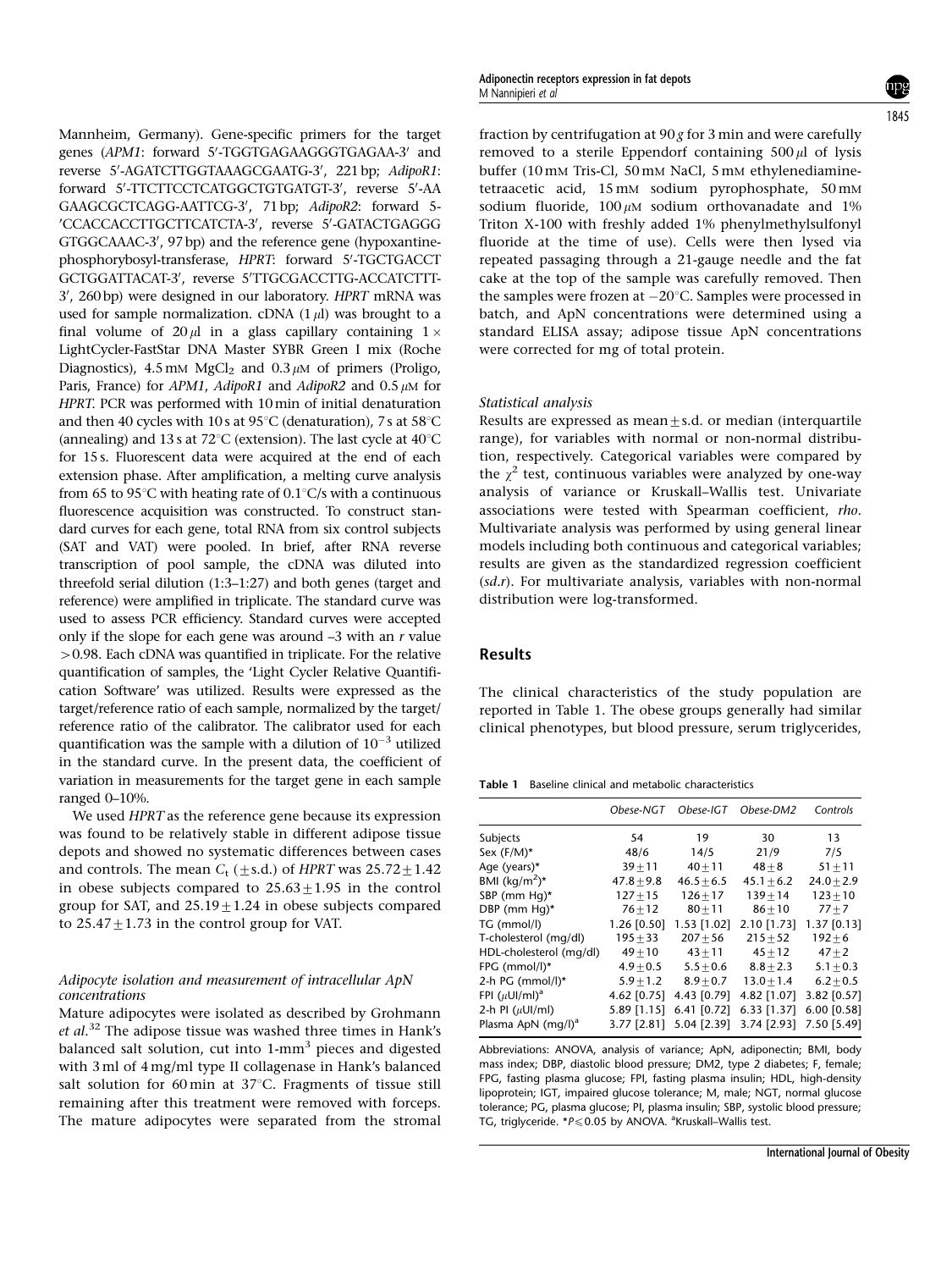fasting and 2-h plasma glucose levels and fasting plasma insulin concentrations were higher in patients with DM2 than in obese NGT patients, while IGT patients showed intermediate values.

In the whole data set, APM1 expression was higher in SAT than VAT  $(1.06+0.76 \text{ vs } 0.69+0.52, P<0.0001)$  as was AdipoR1 expression  $(1.17 \pm 0.70 \text{ vs } 0.66 \pm 0.38, P < 0.0001)$ . For AdipoR2 expression, levels were  $\sim$  10-fold higher in SAT than VAT  $(7.02 \pm 6.19 \text{ vs } 0.75 \pm 0.64, P < 0.0001)$ . These differences were maintained across study groups (Table 2).

In SAT, APM1 and AdipoR1 expression tended to be lower – by  $0.38\pm0.22$  and  $0.35\pm0.22$ , respectively – and AdipoR2 expression was markedly depressed – by  $4.82 \pm 1.93$  – in association with obesity, whereas presence of diabetes had no additional effect. Within SAT, expression levels of APM1, AdipoR1 and AdipoR2 were all positively interrelated.

In VAT, APM1 and AdipoR1 expression were significantly lower – by  $0.36+0.16$  and  $0.30+0.11$ , respectively – in association with obesity, whereas AdipoR2 expression tended to be reduced but the difference did not reach statistical significance. As was the case for SAT, expression levels were all positively interrelated and there was no independent influence of diabetes on them.

Plasma ApN concentrations were significantly lower in association with obesity (by  $2.4 \pm 1.1$  mg/l on average,  $P<0.03$ ), with no independent effect of diabetes. In the whole data set, APM1 expression in SAT and VAT, AdipoR1 expression in SAT and AdipoR2 expression in VAT were each reciprocally related to BMI (with rho values of 0.19–0.21, all  $P \le 0.05$ ). A positive correlation was also found between plasma ApN and  $APM1$  expression in VAT (rho = 0.32,  $P<0.001$ ), but not with receptors expression in VAT or APM1 expression in SAT.

ApN concentrations in mature adipocytes of SAT were similar across groups, whereas ApN levels in VAT were substantially lower in association with obesity (by an average of  $63 \pm 12$  ng/mg total protein,  $P < 0.0001$ ) (Table 2).

In a multivariate model adjusting for sex, age, and obesity, plasma insulin concentrations were inversely related only to APM1 in VAT  $(sd.r = -0.25, P < 0.03)$ .

#### **Discussion**

The major findings of the present study are that: (1) both APM1 and its receptors, especially AdipoR2, are expressed at higher levels in SAT than in VAT; (2) circulating ApN levels are related to APM1 but not receptor expression; (3) expression of APM1 and both receptors is reduced in association with obesity but not diabetes and (4) adipocyte ApN concentrations are reduced in VAT of obese individuals. These findings are generally compatible with the notion that ApN is a link between visceral fat accumulation and insulin resistance,<sup>33-35</sup> but require specification.

Firstly, there is some disagreement about the absolute level of expression of APM1 and its receptors in different fat depots. Thus, Tan et al.<sup>36</sup> could not find any correlation between APM1 expression and receptor expression in subcutaneous abdominal fat of patients with DM2. Rasmussen et al.<sup>29</sup> on the other hand, reported higher expression of AdipoR1 than AdipoR2 in both SAT and VAT in a group of obese non-diabetic women. In our large group of subjects, we found that AdipoR2 is the dominant receptor expressed in SAT but not in VAT regardless of gender and clinical condition (obesity or diabetes). Also, in our hands, the expression levels of APM1 and its receptors were correlated with each other in both adipose depots. The reasons for the discrepancy in the relative abundance of AdipoR1 and AdipoR2 in different tissues remain unclear. Upon re-assaying a representative sample of our tissue specimens with the use of a different reporter gene (GADPH), we found a similar pattern of results (data not shown).

Secondly, in our study population, circulating ApN levels were weakly related to gene expression in VAT only. A lack of association between serum ApN levels and SAT APM1 expression has been observed previously.<sup>10,34</sup> Hoffstedt et al.<sup>37</sup> have reported that ApN release by SAT is reduced in obese women when expressed per unit of fat tissue weight, but found a (weak) correlation between secretion and circulating level of the adipokine only in women with high insulin sensitivity. In general, it is difficult to extrapolate APM1 expression or tissue secretion rates to circulating levels because (1) ApN has a fast plasma clearance rate, (2) at the

|  |  |  | Table 2 Adiponectin (APM1) and adiponectin receptors (AdipoR1 and AdipoR2) gene expression, and ApN concentrations in SAT and VAT <sup>a</sup> |
|--|--|--|------------------------------------------------------------------------------------------------------------------------------------------------|
|  |  |  |                                                                                                                                                |

|                 | Obese-NGT     | Obese-IGT     | Obese-DM2     | Controls       | $P_{ob}$ |
|-----------------|---------------|---------------|---------------|----------------|----------|
| APM1 SAT        | $0.94 + 0.68$ | $1.24 + 0.80$ | $1.02 + 0.78$ | $1.35 + 0.95$  | (0.07)   |
| AdipoR1 SAT     | $1.02 + 0.59$ | $1.15 + 0.68$ | $1.29 + 0.82$ | $1.55 + 0.87$  | (0.09)   |
| AdipoR2 SAT     | $6.20 + 5.93$ | $7.15 + 5.85$ | $6.94 + 5.80$ | $11.39 + 8.11$ | 0.014    |
| APM1 VAT        | $0.66 + 0.47$ | $0.72 + 0.38$ | $0.57 + 0.52$ | $1.01 + 0.73$  | 0.023    |
| AdipoR1 VAT     | $0.64 + 0.39$ | $0.67 + 0.25$ | $0.56 + 0.32$ | $0.93 + 0.56$  | < 0.01   |
| AdipoR2 VAT     | $0.76 + 0.67$ | $0.74 + 0.49$ | $0.58 + 0.56$ | $1.03 + 0.79$  | ns       |
| ApN SAT (ng/mg) | $19.9 + 12.1$ | $23.5 + 14.9$ | $20.9 + 12.9$ | $24.5 + 17.1$  | ns       |
| ApN VAT (ng/mg) | $33.3 + 27.1$ | $17.9 + 14.3$ | $25.3 + 17.4$ | $91.7 + 63.2$  | < 0.0001 |

Abbreviations: ANOVA, analysis of variance; ApN, adiponectin; DM2, type 2 diabetes; IGT, impaired glucose tolerance; NGT, normal glucose tolerance; SAT, subcutaneous adipose tissue; VAT, visceral adipose tissue. <sup>a</sup>Gene expression data are given as ratio of target gene to reference gene (HPRT).  $P_{ob} = P$  values for the effect of obesity (BMI  $>$  30 kg m<sup>-2</sup>) by ANOVA.

International Journal of Obesity

1846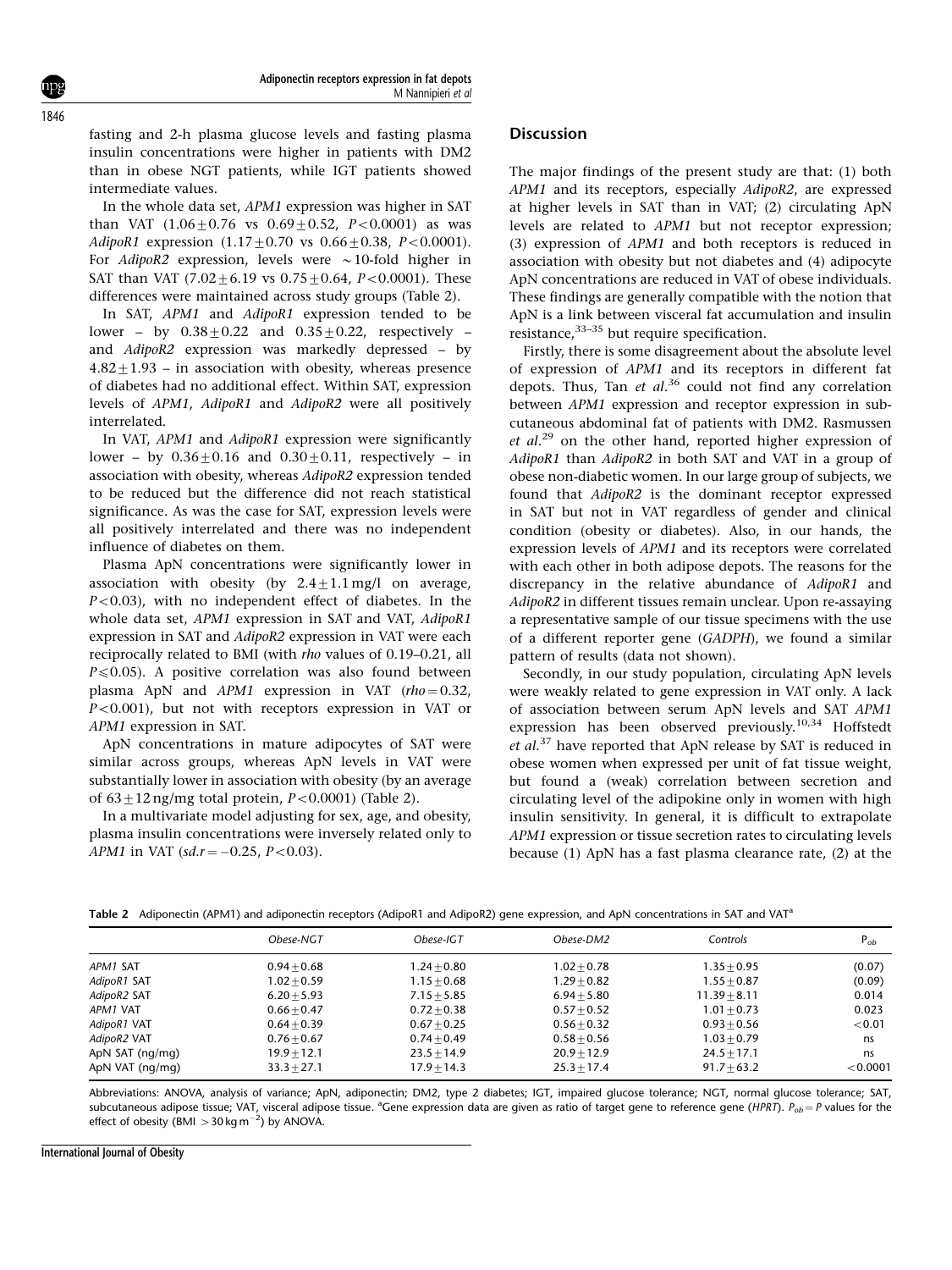whole body level, secretion depends on the product of tissuespecific secretion rate by total fat mass, and (3) different mixtures of globular or full-length protein could be released by different tissues and (4) gene expression level may not quantitatively translate into secretion rates if there are posttranslational effects or autocrine/paracrine interactions. It is nevertheless important to note that, in the VAT depot of obese subjects, there was a consensual reduction in APM1 expression and intracellular concentrations in association with lower circulating levels of ApN.

Suppressed plasma ApN concentrations and adipose tissue APM1 expression in obese subjects have been reported previously,<sup>7,21,38</sup> and lower plasma ApN levels have been described in subjects with DM2.<sup>10,11</sup> However, the data in type 2 diabetic patients are conflicting.<sup>19,34,39,40</sup> Our results, while confirming lower expression and plasma concentrations in association with obesity, do not show an independent effect of hyperglycemia, in agreement with Koistinen et al.<sup>40</sup> On the other hand, our diabetic subjects were all severely obese, so that expression and circulating levels may have bottomed out (a 'floor effect'). Therefore, we cannot completely rule out that hyperglycemia in non-obese (or less obese) subjects may be associated with suppressed ApN.

Both AdipoR1 and AdipoR2 were found to be less expressed in the adipose tissue of our obese subjects, in SAT as well as VAT. This finding agrees with recent results by Rasmussen et al.<sup>29</sup> Importantly, we found a reciprocal association between the expression of APM1 and its receptors in VAT and serum triglyceride levels that was independent of gender, age and degree of obesity. This result clearly suggests that the biology of ApN in VAT is relevant to the metabolic status of the subject. Thus, as the adipose mass expands, ApN and its receptors decrease in all adipose tissue depots, possibly as a result of changes in cellular phenotype (from small, insulin sensitive adipocytes to large, insulin-resistant cells). In line with the notion that insulin – or insulin resistance – may directly influence APM1 receptors mRNA in adipose and muscle tissue,  $28,41-44$  we observed a negative association between plasma insulin concentrations and APM1 expression. Whether the two receptors mediate different physiological actions in SAT and VAT or whether the relative abundance of the receptors in VAT vs SAT is a factor in the physiological actions of ApN are questions that require further investigation.

In summary, this study demonstrates that APM1 expression is directly related to the expression of its receptors in abdominal adipose tissue, and that lower levels of APM1 receptors mRNA are found in VAT than SAT. Furthermore, we found that obesity – but not diabetes – is associated with lower expression of APM1 and its receptors in both abdominal fat depots, but that only VAT gene expression is related to metabolic parameters. Although our findings are compatible with the suggestion that the ApN system in visceral fat tissue is involved in the pathogenesis of obesity and insulin resistance, further studies are necessary to determine whether changes in gene expression translate into changes in protein levels and biological function.

### References

- 1 Kissebah AH. Intra-abdominal fat: is it a major factor in developing diabetes and coronary artery disease? Diabetes Res Clin Pract 1996; 30 (Suppl): 25–30.
- 2 Kern PA, Ranganathan S, Li C, Wood L, Ranganathan G. Adipose tissue tumor necrosis factor and interleukin-6 expression in human obesity and insulin resistance. Am J Physiol Endocrinol Metab 2001; 280: E745–E751.
- 3 Holst D, Grimaldi PA. New factors in the regulation of adipose differentiation and metabolism. Curr Opin Lipidol 2002; 13: 241–245.
- 4 Steppan CM, Lazar MA. Resistin and obesity-associated insulin resistance. Trends Endocrinol Metab 2002; 13: 18–23.
- 5 Matsuzawa Y, Funahashi T, Nakamura T. Molecular mechanism of metabolic syndrome X: contribution of adipocytokines adipocyte-derived bioactive substances. Ann N Y Acad Sci USA 1999; 18: 146–154.
- 6 Yudkin JS, Stehouwer CD, Emeis JJ, Coppack SW. C-reactive protein in healthy subjects: associations with obesity, insulin resistance, and endothelial dysfunction: a potential role for cytokines originating from adipose tissue? Arterioscler Thromb Vasc Biol 1999; 19: 972–978.
- 7 Hu E, Liang P, Spiegelman BM. AdipoQ is a novel adipose-specific gene dysregulated in obesity. J Biol Chem 1996; 271: 10697– 10703.
- 8 Maeda K, Okubo K, Shimomura I, Funahashi T, Matsuzawa Y, Matsubara K. cDNA cloning and expression of a novel adipose specific collagen-like factor, apM1 (AdiPose Most abundant Gene transcript-1). Biochem Biophys Res Commun 1996; 221: 286–289.
- 9 Scherer PE, Williams S, Fogliano M, Baldini G, Lodish HF. A novel serum protein similar to C1q, produced exclusively in adipocytes. J Biol Chem 1995; 270: 26746–26749.
- 10 Berg AH, Combs TP, Scherer PE. ACRP30/adiponectin: an adipokine regulating glucose and lipid metabolism. Trends Endocrinol Metab 2002; 13: 84–89.
- 11 Yamauchi T, Kamon J, Waki H, Terauchi Y, Kubota N, Hara K et al. The fat-derived hormone adiponectin reverses insulin resistance associated with both lipoatrophy and obesity. Nat Med 2001; 7: 941–946.
- 12 Combs TP, Berg AH, Obici S, Scherer PE, Rossetti L. Endogenous glucose production is inhibited by the adipose-derived protein Acrp30. J Clin Invest 2001; 108: 1875–1881.
- 13 Berg AH, Combs TP, Du X, Brownlee M, Scherer PE. The adipocyte-secreted protein Acrp30 enhances hepatic insulin action. Nat Med 2001; 7: 947–953.
- 14 Hotta K, Funahashi T, Arita Y, Takahashi M, Matsuda M, Okamoto Yet al. Plasma concentrations of a novel, adipose-specific protein, adiponectin, in type 2 diabetic patients. Arterioscler Thromb Vasc Biol 2000; 20: 1595–1599.
- 15 Weyer C, Funahashi T, Tanaka S, Hotta K, Matsuzawa Y, Pratley RE et al. Hypoadiponectinemia in obesity and type 2 diabetes: close association with insulin resistance and hyperinsulinemia. J Clin Endocrinol Metab 2001; 86: 1930–1935.
- 16 Arita Y, Kihara S, Ouchi N, Takahashi M, Maeda K, Miyagawa J et al. Paradoxical decrease of an adipose-specific protein, adiponectin, in obesity. Biochem Biophys Res Commun 1999; 257: 79–83.
- 17 Lindsay RS, Funahashi T, Hanson RL, Matsuzawa Y, Tanaka S, Tataranni PA et al. Adiponectin and development of type 2 diabetes in the Pima Indian population. Lancet 2002; 360: 57–58.
- 18 Kern PA, Di Gregorio GB, Lu T, Rassouli N, Ranganathan G. Adiponectin expression from human adipose tissue: relation to